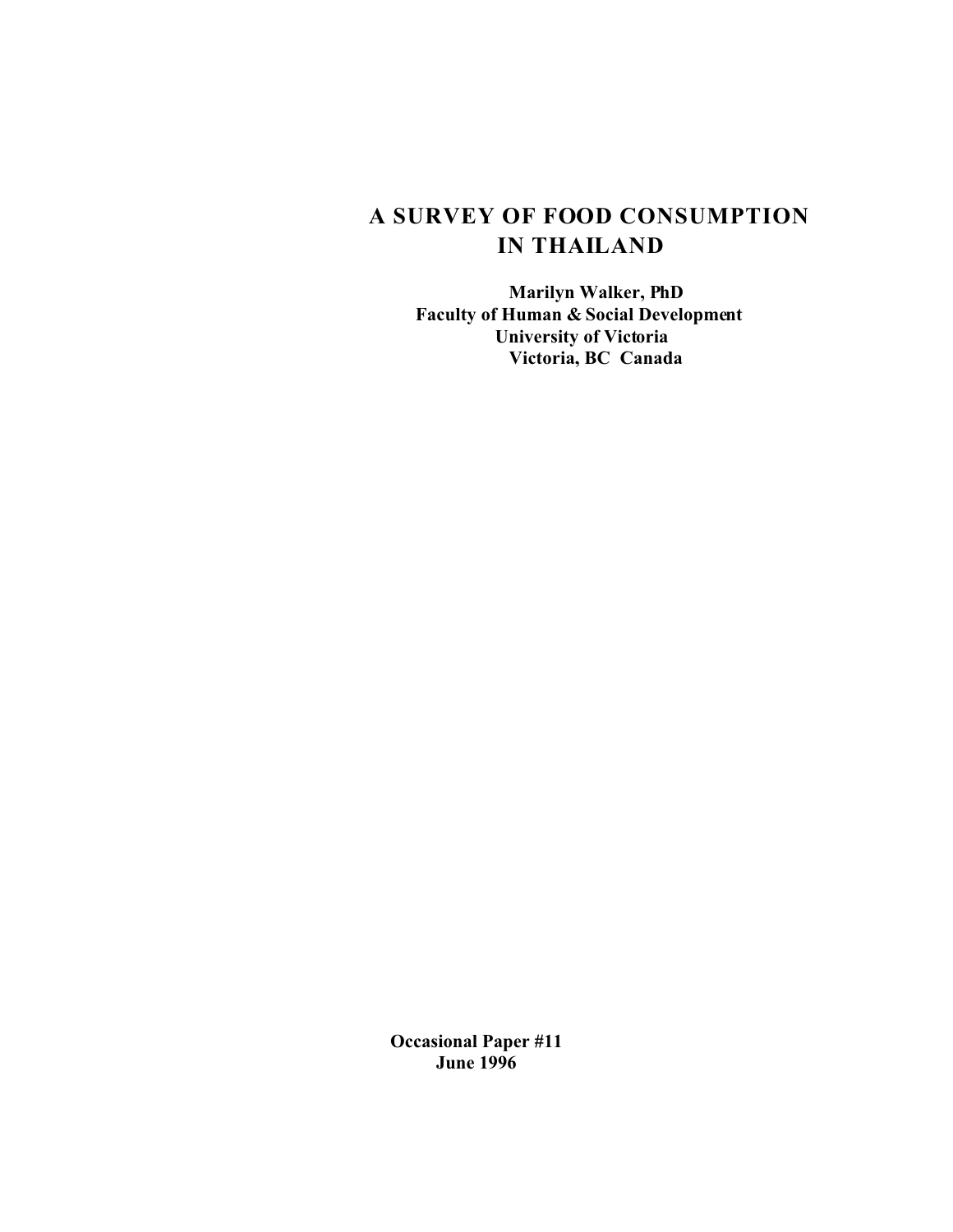# **Table of Contents**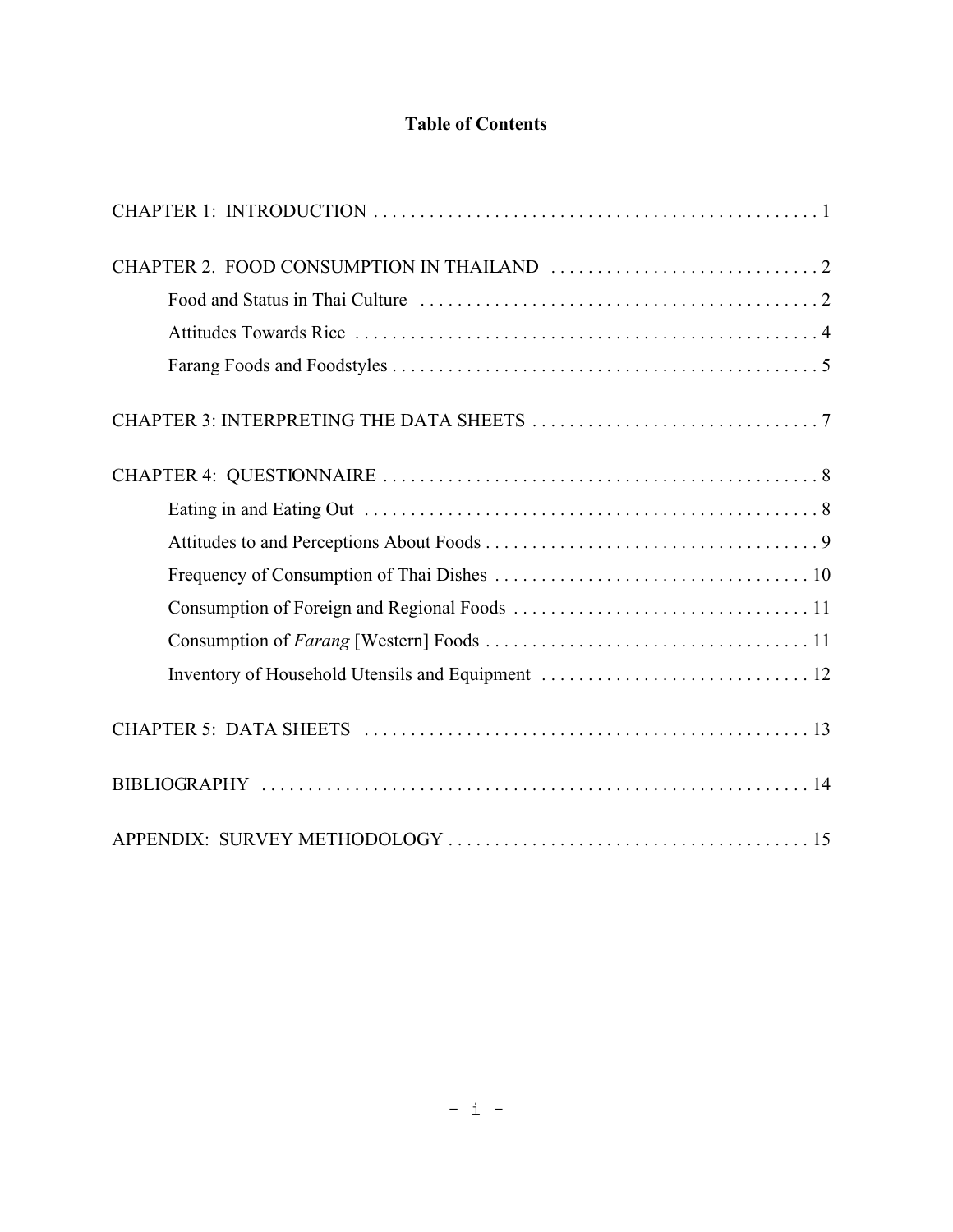## **CHAPTER 1: INTRODUCTION**

In 1989 and 1990, I undertook research in social anthropology on food consumption patterns in Thailand using primarily ethnographic field methods. This qualitative data was given a nation-wide socio-economic context through a quantitative survey carried out in conjunction with Frank Small & Associates Marketing and Research Consultants based in Bangkok, Thailand. We surveyed 1200 people from five areas of Thailand - Bangkok, Central Thailand, the North, Northeast and South. The data was sorted according to five additional headings of sex, age, education, occupation and household income. This survey provided an overview within which to examine more in-depth qualitative data with respect to themes such as gender, generation, regionalism, ethnicity and socioeconomic status as they relate to food consumption.

The Food Consumption Survey asked a wide range of questions about practices, perceptions and attitudes to do with food, covering such areas as individual and household eating patterns, food preferences, family interaction related to food, the position of maids in the family, frequency of Thai interaction with*farang* (Westerners), as well as the wide range of food venues in Thailand and which ones are patronized for which purposes. It looked at consumption of specific Thai dishes, ethnic and regional foods and Western and other foreign foods.

A selected number of the questions asked in the survey have been extracted for this paper, grouped in the following categories:

 Eating in and eating out Attitudes to and perceptions about foods Consumption of Thai dishes Consumption of foreign and regional foods Consumption of *farang* foods

Inventory of household utensils and equipment

The survey provides nation-wide information about food consumption and should be of interest to a wide range of disciplines such as social anthropology, geography, nutrition, sociology and others. Readers are welcome to contact the author for further information about the survey, for data sheets on the full questionnaire, or for the longer versions of the data sheets printed here. For other applications of the data, see Walker 1996 and Yasmeen 1996.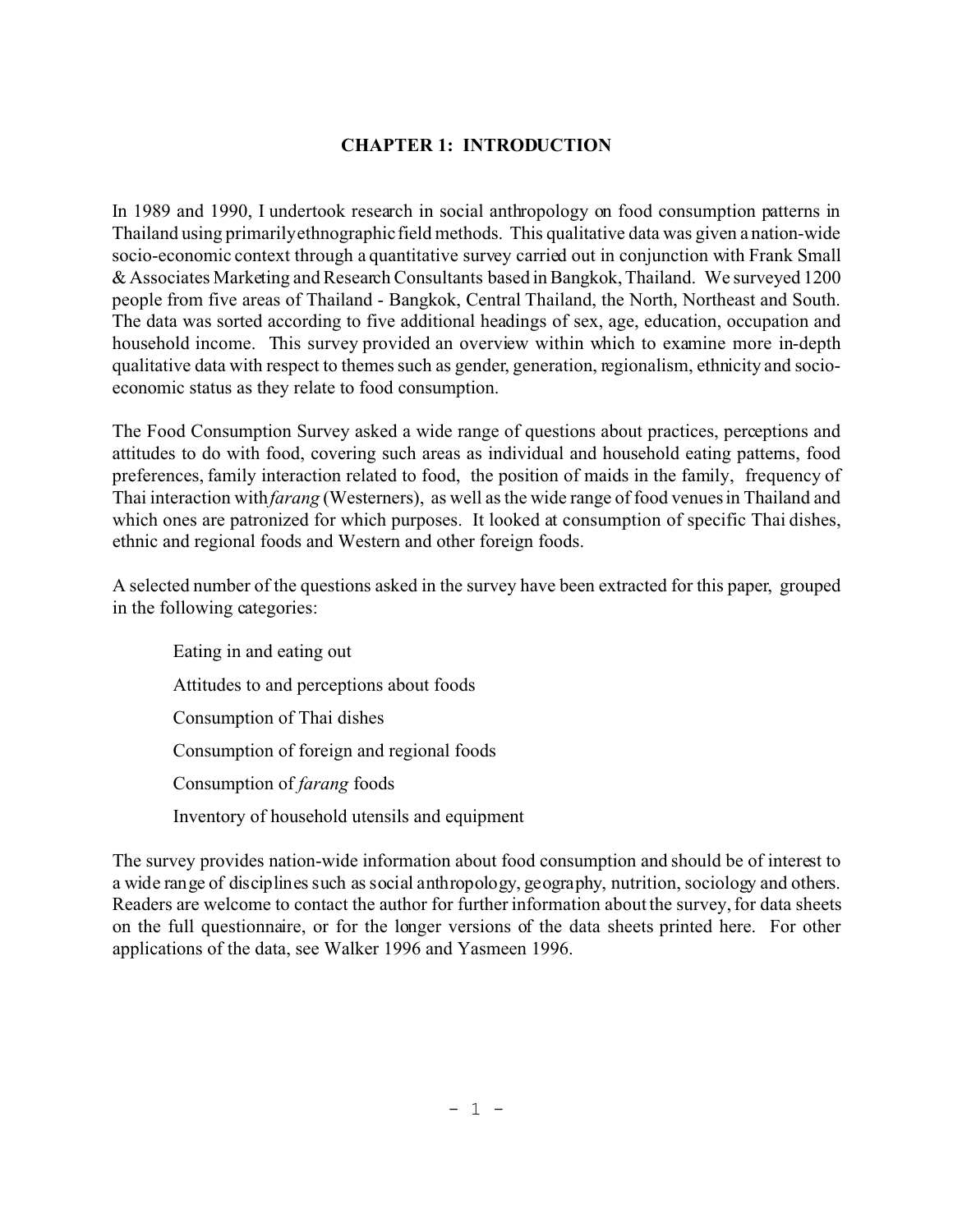## **CHAPTER 2. FOOD CONSUMPTION IN THAILAND**

Data from this survey contribute to the broader discussion of how sociocultural identity, social relations and status are marked and constructed through food consumption, both historically and in the current context. The survey also illustrates the persistence and flexibility of the Thai food system in a context of rapid social change as it provides an opportunity to look at variables of age, education, household income, occupation and regional differences and their relation to food consumption.

### **Food and Status in Thai Culture**

Food is central to Thai culture and plays an integral part in Thai social relations. As one person described to me, "All we ever think about is food." Sharing a meal precedes business dealings and *liang* [treating] your friends to a meal is an indication of social achievement, especially if it takes place in a fancy Western restaurant.

Thai notions of identity, hierarchy and status are expressed and negotiated through food. Central Thai food, epitomized by the foods of the Grand Palace, are at the top of the status hierarchy in relation to the foods and foodstyles of the North, Northeast and South. (The Northeast is Laoinfluenced, the South is Muslim.) Central Thailand, and especially Bangkok as the only major urban centre, has dominated Thailand politically, economically, socially and culturally. Central Thai cuisine is found all over Thailand, as the Survey illustrates. When asked whether they had ever eaten Central Thai food, for example, the response rate (Question 4a) was 97% for every area, age, education, occupation and household income group with the exception of the South at 91%. In comparison, Southern Thai food was at 67%.

In defining Thai cuisine, however, Bangkokians have appropriated regional foods like *somtam* [papaya salad]. This is a Northeastern [Isan] dish that is becoming increasingly popular all over Thailand but especially in Bangkok and is being redefined as a "Thai" dish. Isan food is "low status" but it is very popular as is indicated by survey results of 91%.

Of the regional cuisines, Isan food is at the opposite end of the spectrum to Central Thai food. The Northeast is the region most unlike Bangkok in every way as the poorest and least developed region in Thailand with the lowest standard of living but with the most distinctive cuisine. Its cuisine relies heavily on wild greens and forest foods. *Khaw niaw* [sticky rice] is eaten with the hands in comparison to the *khaw sowaii* [steamed white rice] that is the standard in most of the rest of Thailand although well-to-do Bangkokians like to go "slumming" on the *soi*s for Isan food. Brown and red rices, described as "fit only for prisoners and pigs" are eaten rarely - only 1% of Survey respondents indicated that they eat them every day, for example.

Country foods such as wild honey, insects, frogs and snake are difficult to get in Bangkok. They are becoming expensive and part of a status inversion that is occurring with some Isan foods. With an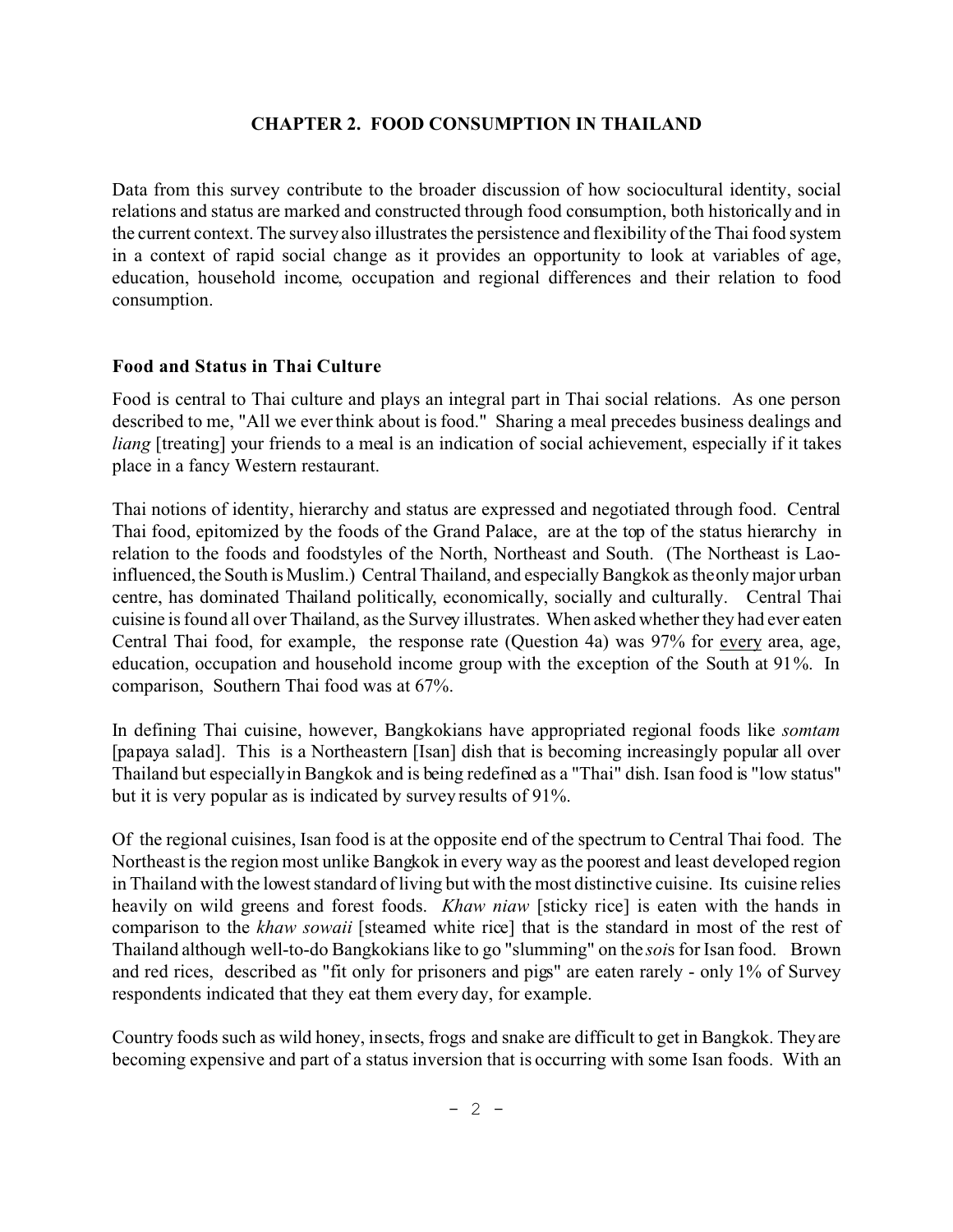increasing interest in vegetarianism and in Western-influenced notions of health, people talk about Isan food being "lighter" and "more healthy" than the "rich" coconut milk-based curries of Central Thai cuisine and a few upscale restaurants in Bangkok are starting to offer brown rice. Isan is also said to be the most traditional area of Thailand - "that's where you go if you want to see the real Thailand, if you want to eat real Thai food." It is interesting that insects, which repel some urbanites, are said to be an acceptable food item by 51% of respondents, perhaps having to do with sour black ants said to be favourite food of the present Queen.

Historically and in the present context, the Thai food system has incorporated foreign foods and foodways but has reinterpreted these to produce new cultural forms, practices and symbols. Status comes into play. Eating different foods and trying the latest restaurant is part of the "s-mart" lifestyle that well-to-do Bangkokians emulate. Japanese food is said to be expensive but, I was told "it doesn't have any special social status". Burmese food is low status and not very popular. Chinese food has long been incorporated into the Thai food system. Eating out at a good Chinese restaurant is a family affair for Sino-Thai families and appreciating good Chinese cuisine "means you appreciate the fine things in life". Consumption of *farang* [Western] food in the home means having the utensils as well as "the facilities", and eating out at a "proper" Western restaurant in one of the luxury hotels shows "you know what's what!".

Thai values such as the public display of status, making merit, *sanuk* [fun, entertainment], and seniority are all expressed and negotiated through food. Thai also value both the modern and the traditional, saying this is about "going with the times without forgetting who you are". Thai notions of a meal are based on a persistent structure that can accommodate considerable flexibility and innovation in content.

A proper Thai meal is constructed around rice, and is made up of rice (*khaw*) and side dishes or with rice (*kab khaw*). Rice is intricately bound up with Thai notions of self. Wealthy Bangkokians may still teach their children to acknowledge the Rice Goddess before starting their meal in an upscale Japanese restaurant.

The survey asks for degree of agreement about various statements to do with food. For all questions, the basic data is provided according to overall respondents. For three of these statements,

*"I never feel full unless I have eaten rice." "No meal is complete without rice." "Rice is the perfect food."*

full results, sorted according to the banners of area, sex, age, education, occupation and household income, are provided for further discussion here.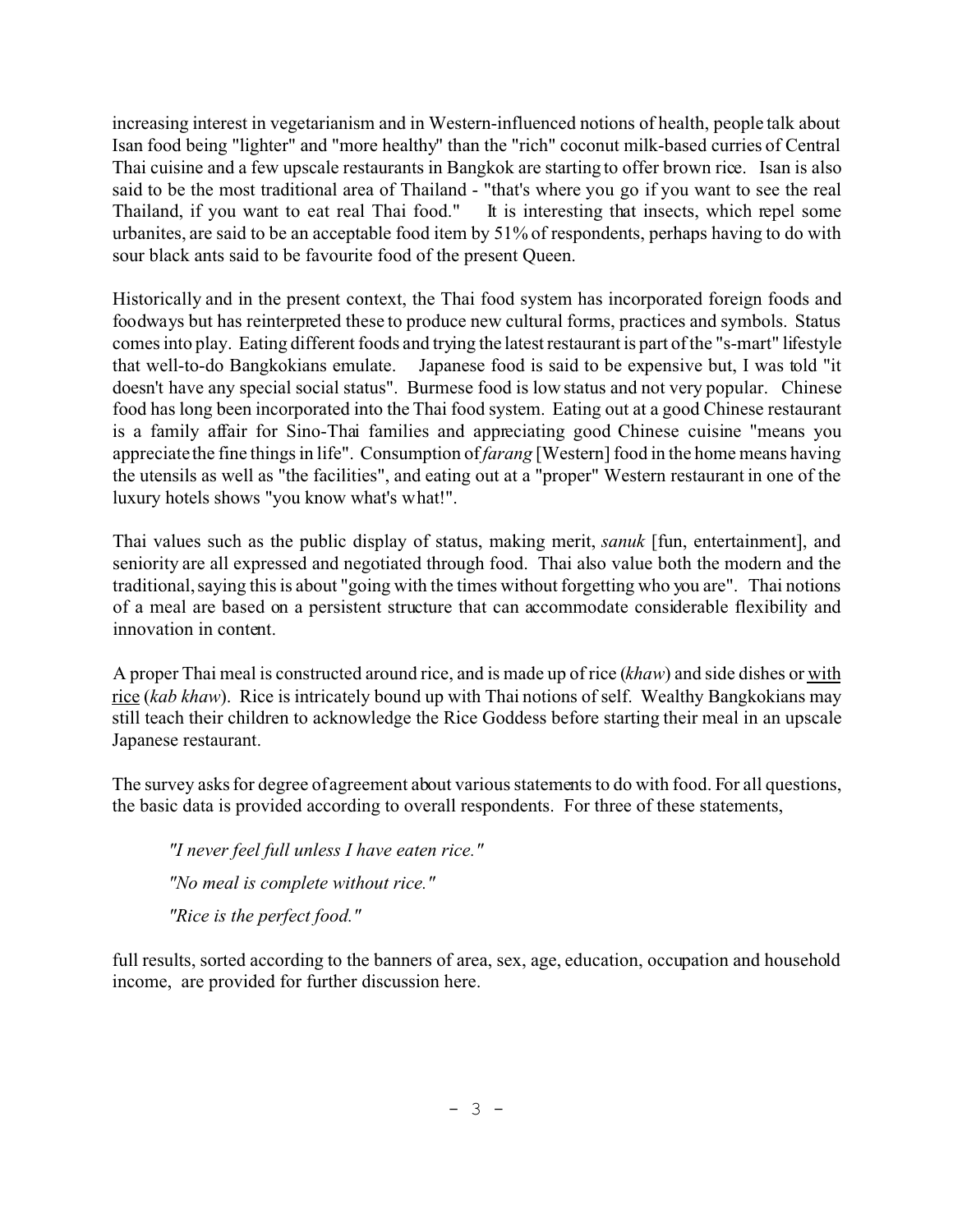# **Attitudes Towards Rice**

|                    |       | "I never feel<br>full unless I have |    | "No meal is<br>complete without |         | "Rice is the  |
|--------------------|-------|-------------------------------------|----|---------------------------------|---------|---------------|
|                    |       | eaten rice."                        |    | rice."                          |         | perfect food" |
| Area               |       |                                     |    |                                 |         |               |
| Bangkok            |       | 68                                  |    | 66                              |         | 75            |
| North              |       | 70                                  |    | 81                              |         | 78            |
| Central            |       | 75                                  |    | 81                              |         | 78            |
| South              |       | 79                                  |    | 85                              |         | 89            |
| Northeast          |       | 84                                  |    | 85                              |         | 91            |
|                    |       | $[16\%]$                            |    | [19%]                           |         | [16%]         |
| Age                |       |                                     |    |                                 |         |               |
| $15 - 24$          | 66    |                                     | 67 |                                 | 77      |               |
| $25 - 34$          | $72*$ |                                     | 71 |                                 | $77 \,$ |               |
| $35 - 44$          | 71    |                                     | 75 |                                 | 79      |               |
| $45+$              |       | 80                                  |    | 80                              |         | 81            |
|                    |       | $[14\%]$                            |    | [13%]                           |         | $[4\%]$       |
| Education          |       |                                     |    |                                 |         |               |
| Tertiary           |       | 58                                  |    | 62                              |         | 67            |
| Secondary          |       | 66                                  |    | 66                              |         | 73            |
| Primary            |       | 82                                  |    | 83                              |         | 87            |
|                    |       | $[24\%]$                            |    | $[21\%]$                        |         | [20%]         |
| Occupation         |       |                                     |    |                                 |         |               |
| Prof/Executive     |       | 58                                  |    | 52                              |         | 56            |
| Business/Merchant  |       | 65                                  |    | 67                              |         | $75*$         |
| White Collar       |       | 70                                  |    | 69                              |         | 73            |
| <b>Blue Collar</b> |       | 82                                  |    | 85                              |         | 89            |
|                    |       | [24%]                               |    | [33%]                           |         | [33%]         |
|                    |       | Household Income (baht per month)   |    |                                 |         |               |
| 15,000 >           |       | 51                                  |    | 54                              |         | $69*$         |
| 10, 000 - 14, 999  |       | 61                                  |    | 65                              |         | 68            |
| 7,000 - 9,999      |       | $75*$                               |    | 73                              |         | 75            |
| 5, 000 - 6, 999    |       | 73                                  |    | 78                              |         | $81*$         |
| 4, 000 - 4, 999    |       | 86*                                 |    | 83*                             |         | 87            |
| $<$ 4, 000         |       | 82                                  |    | 82                              |         | 85            |
|                    |       | [35%]                               |    | [29%]                           |         | [19%]         |

**Key:** Responses are arranged in order of most agreement with statements 1, 2, and 3, to least disagreement. '[ ]' indicates percentage differential between lowest and highest categories for each header and for each question.

'\*' indicates exception to the pattern.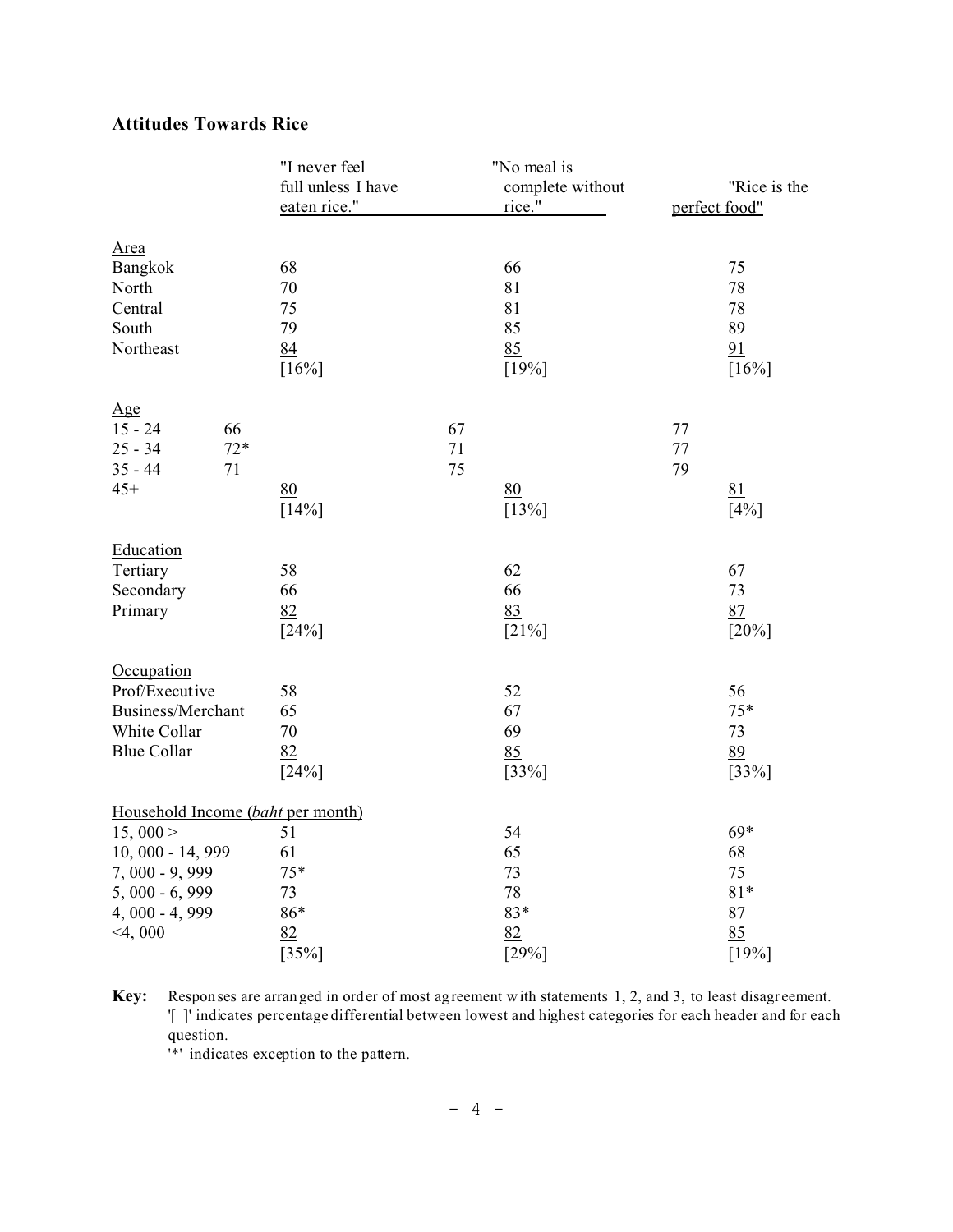Although there are minor differences, for all three questions the most decisive factors in degree of disagreement were occupation and household income. The clear breakdown amongst age groups indicates that intergenerationally, attitudes towards rice and notions of a meal are undergoing changes with the youngest age group being the least conservative but these differences are less significant than occupation and household income.

For all three questions, agreement correlated inversely with area, age, education, occupation and household income (with several minor exceptions indicated by \*). For all three questions, Bangkok and the Northeast were the most unlike in their responses, for example, 91% of Northeasterners agreed that "Rice is the perfect food", compared to Bangkok at 75%. Older, blue-collar workers in the urban Northeast with a primary education or less, and a household income of less than 4,000 *baht*, agreed most strongly. The Survey indicates that for all Thai, the presence of rice continues to indicate "a proper meal". Consuming less rice, however, is one expression of modernity and of the the influence of the West on the Thai food system.

## *Farang* **Foods and Foodstyles**

Of all the cuisines that have impacted the Thai food system historically and in the present day, Chinese and *farang* [Western] are the most significant. Anything Western is unequivocally high status, especially Western food. Yet Thai notions of propriety around food consumption remain fixed despite the growing availability of *farang* food items, shopping outlets and eating venues. *Farang* food is often described as not substantial enough to be a "meal". Teenagers will go to McDonald's or Pizza Hut after school for a snack, and then go home to a "proper" Thai meal with rice. Western foods and foodstyles are impacting the Thai food system but they are also being redefined in the Thai context. Questions in the Survey such as, *"Do you ever eat farang food at home?"* raises the issue of what is *farang* food. Ice cream and bread are *farang* foods but what about ice cream made with corn kernels or sandwiches made of soft white bread stuffed with bean paste? Street foods are incorporating Western foods, as they have incorporated Indonesian, Indian, and many other foods over the years. But what looks like *farang* food to a Thai is not always recognized as such by a Westerner, and vice versa.

Foods and foodstyles are mediums for the convertibility of self or for the expression of different aspects of a multifaceted Thai identity. Eating "Western" signals modernity and sophistication. Historically, Western utensils and equipment (ovens for baking, for example), and the knowledge about how how to prepare, serve and eat Western food, have been the prerogative of the elites. The consumption of Western food in the home means having the utensils as well as "the facilities" and someone who knows how to prepare and serve *farang* food. As a number of questions in the Survey show, however, the integration of Western food into the Thai food system is not pervasive. Things Western have a specific place; items of material culture supplement rather than replace Thai ways of preparing and consuming food.

Indicators of changes in the Thai food system are the food-related items that people have and use in their homes, and also the type of kitchen, as Question 8 illustrates. A Thai-style kitchen is present in 77% of respondents' homes with variations according to area, gender, age, education and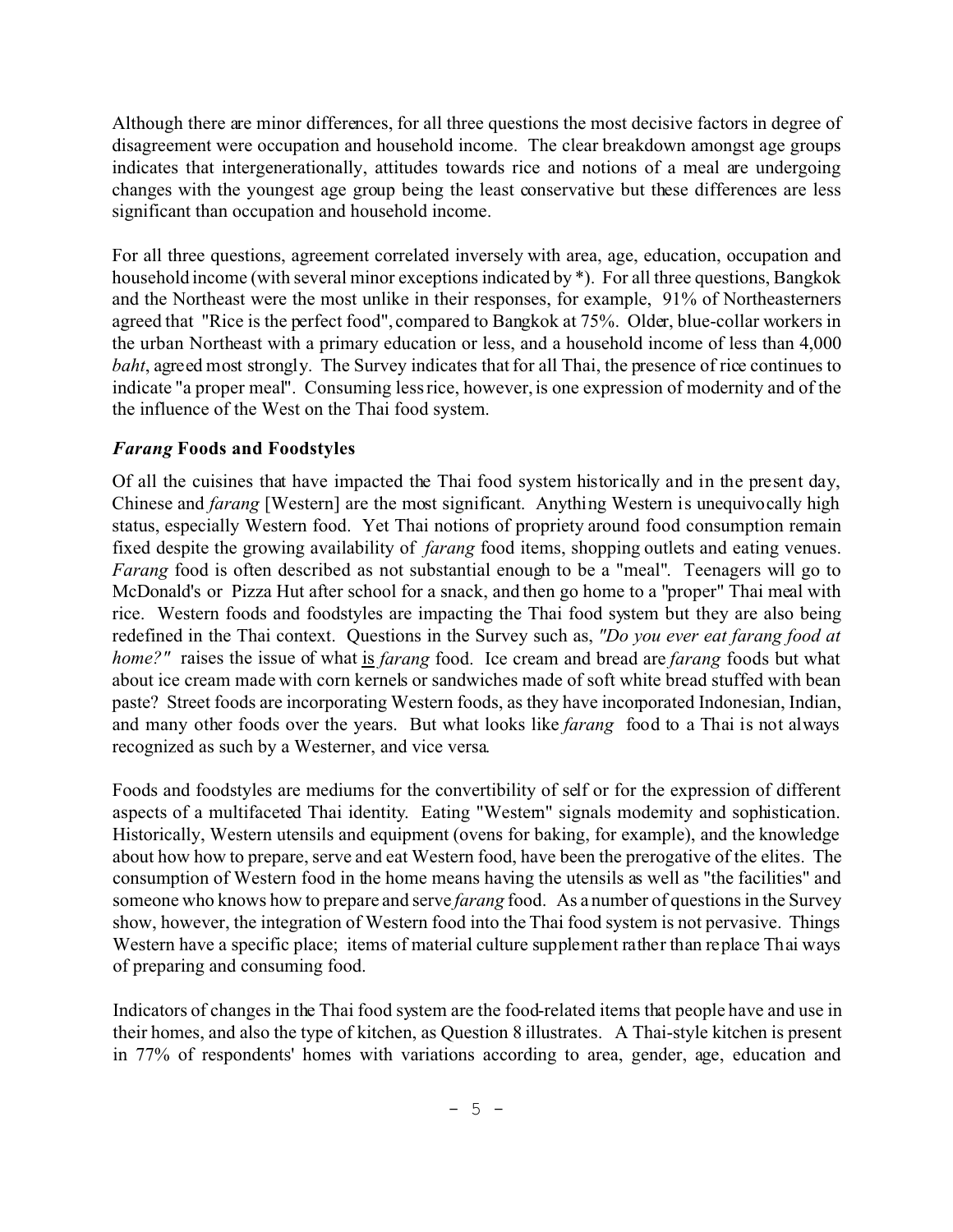household income. Northern homes indicated a Thai kitchen in every home, compared to Bangkok where 71% indicated a Thai kitchen. In Bangkok, street foods are more available and popular, and some living accommodations may not provide cooking facilities (see Yasmeen 1996 for in-depth discussion). Modern *farang*-style kitchens in elite homes are the ultimate status symbol and they are still a luxury item even in elite urban homes, with only 9% of Bangkok homes having one.

Like other Western items, however, the presence of a Western kitchen in a Thai home does not indicate that its use will be similar. Western-style kitchens are the ultimate status symbol but they are still described as "mostly for show". In elite homes, the cooking will still be carried out in the Thai kitchen although changes in household cooking and eating patterns are occurring. The lack of "good cooks" as young girls choose other types of employment, proprietorship over *farang* foods in the home by the family, and the convenience of Western-style breakfasts, may mean that family members take on more of the cooking tasks or purchase ready-made foods. Western breakfasts, for example, have been a standard meal in elite homes for some years now.

Other items surveyed, table knives for instance, indicate use for *farang* food - Thai food is cut up at the preparation stage into small pieces and eaten with a fork and spoon. In elite homes, breakfast might be toast jam or a fried egg, and the knives used for preparation might be kept in the *farang* kitchen for use by family members rather than by servants. Table knives are present in 53% of Bangkok homes and only 8% of homes in the Northeast.

Buying a loaf of French bread at one of the luxury hotel was a mark of aristocracy twenty years ago. Now, elites take their guests out to eat at the luxury hotels which serve fine French, Italian and North American food. Or they might invite guests home if they have the facilities which include a cook who knows how to prepare a "proper" Western meal. But few homes, as the Survey shows, have an oven for baking or roasting, for example. Eating out at a "proper" Western restaurant is not something that most Thai have experienced but more have eaten at a Western fast food restaurant, especially in Bangkok.

Refrigerators also signal a Western influence and are a sign of status that you can afford the appliance cost as well as the operating costs. Thai food is prepared fresh every day and shopping is done daily. In comparison, *farang* foods such as bacon, cheese and butter require refrigeration, although bread and fresh milk are starting to become available in some of the local markets. Refrigerators are present in 82% of Bangkok homes and 48% of homes in the Northeast. Microwaves, on the other hand, are present in only 6% of Thai homes where they are used for heating up Western snack foods primarily, or not at all in homes where they are there for show as part of the latest Western kitchen design.

Survey data provide a nation-wide look at the Thai food system in a period of rapid industrialization. It is being shaped by the impact of Western and other foreign foods and foodstyles from without, as well as from within by its own regional and ethnic foods. On the other hand, the Thai food system can be said to be extremely cohesive and persistent despite variables of age, sex, education, occupation and household income.

......................................................................................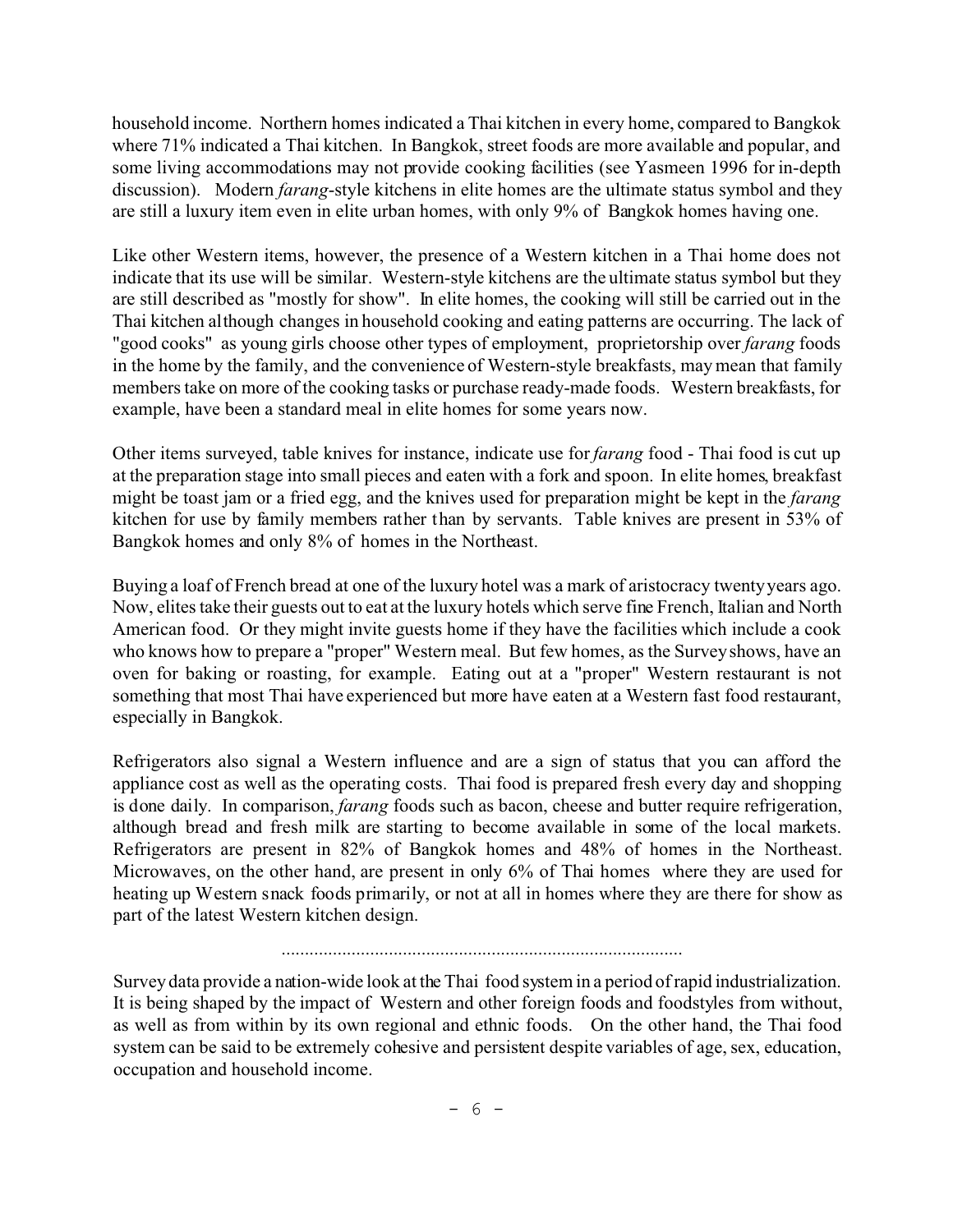## **CHAPTER 3: INTERPRETING THE DATA SHEETS**

Several types of questions were asked. Some required simple confirmation by the respondent, for example, the household inventory. Respondents were asked to indicate whether they have a microwave, charcoal stove or other kitchen items (Western and Thai) in their household. The results can be read according to overall rate of response as well as according to the headings of area, gender, age, education, occupation and household income. A Thai style kitchen is present in 77% of respondents' homes with variations according to area, gender, age, education and household income. Northern homes, for example, indicated a Thai kitchen in every home, compared to Bangkok where 71% indicated a Thai kitchen. *Farang*-style kitchens, on the other hand, are still a luxury item even in elite urban homes, with only 9% of Bangkok homes indicating one.

Other questions have to do with frequency, for example, *"Do you ever eat farang food at home?"* followed by a question about whether this is done everyday, once a week, 2-3 times a month, at least once a month, or less often.

A series of statements about eating habits and eating preferences asked for degree of agreement or disagreement on a scale of 1 to 5:

| strongly agree<br>agree<br>3<br>neither agree nor disagree<br>disagree<br>is strongly disagree |  |  |
|------------------------------------------------------------------------------------------------|--|--|
|------------------------------------------------------------------------------------------------|--|--|

Most of these statements did not invite a strong degree of agreement or disagreement; thus at the analysis stage, it is useful to combine 1 with 2, and 4 with 5 and state, for example, that 78% of respondents indicated that "*Rice is the perfect food*" (combining the 10 % who strongly agreed with the 68 % who agreed). With a few statements, however, there was strong agreement or disagreement and the five degrees may be retained.

It should be kept in mind that survey results are based on reported behaviour, attitudes and values, and so is most effectively used in conjunction with data generated through other means such as an historic overview, in-depth interviews, participant observation and case studies. Results can also be looked at in relation to quantitative data available from other sources, particularly government census data such as the bulletins of the National Statistical Office.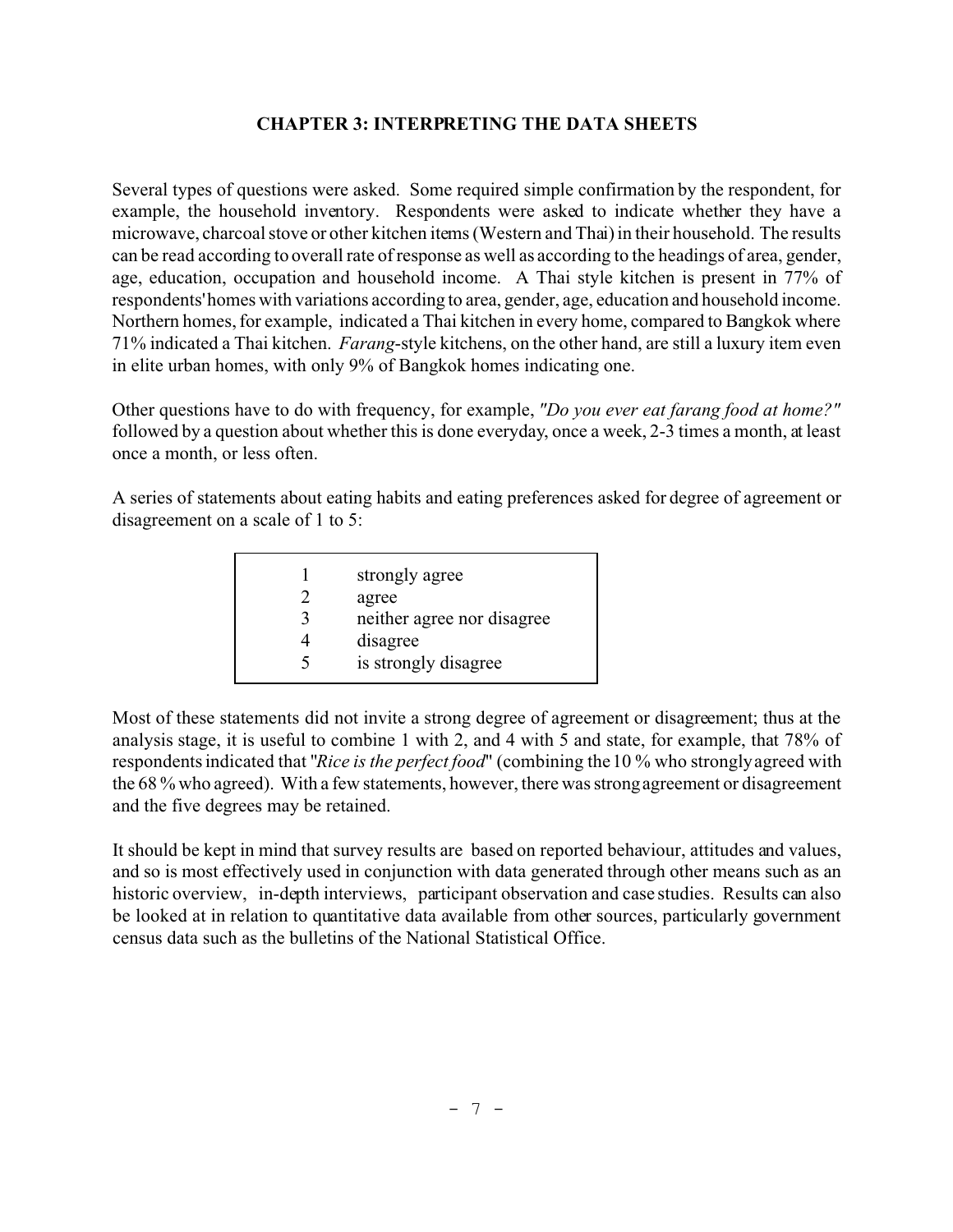# **CHAPTER 4: QUESTIONNAIRE**

## **EATING IN AND EATING OUT**

## **Question 1a: Much eating in Thailand is done outside the home. Do you ever eat out as a family?**

Yes ..............1 - ask Q2b No ..............2 - go to next question

#### **b: Which of these venues do you ever eat at as a family?**

| $\overline{2}$ |
|----------------|
|                |
|                |
|                |
|                |
|                |
|                |
|                |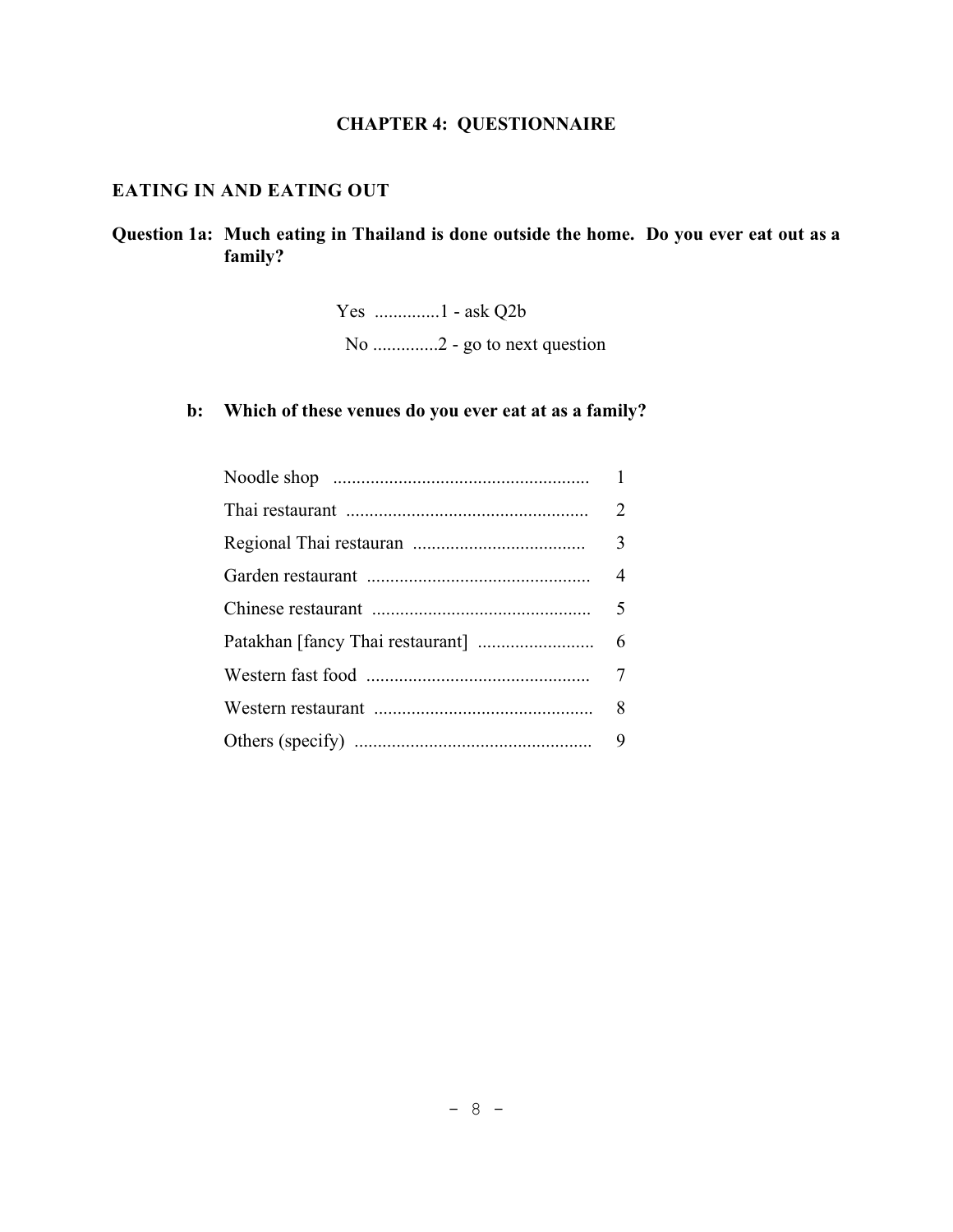#### **ATTITUDES TO AND PERCEPTIONS ABOUT FOODS**

**Question 2: Here are some statements people have made regarding their eating habits. Please indicate the extent to which you agree or disagree with them.** (Respondents were asked for degree of agreement using a scale of 1 through 5):

| Strongly |       | Neither agree |          | Strongly |  |  |
|----------|-------|---------------|----------|----------|--|--|
| agree    | Agree | nor disagree  | Disagree | disagree |  |  |
|          |       |               |          |          |  |  |

When my friends invite me to eat with them, I prefer to eat out. On special occasions, I prefer to eat out. Thai people prefer to take guests out rather than invite them to their homes.

I never feel full unless I have eaten rice. Rice is the perfect food. No meal is complete without rice.

Insects are an acceptable food item. People who eat insects are usually poor. Country people eat better food than people in Bangkok.

Boys should learn how to cook. Girls should learn how to cook. Boys should help with the household cooking. Girls should help with the household cooking.

It is important to know about Thai medicine in order to decide on everyday eating habits. Some foods make you feel warm inside. Some foods make you feel cool inside.

My eating habits are not as healthy as they used to be. Thai food is changing for the worse.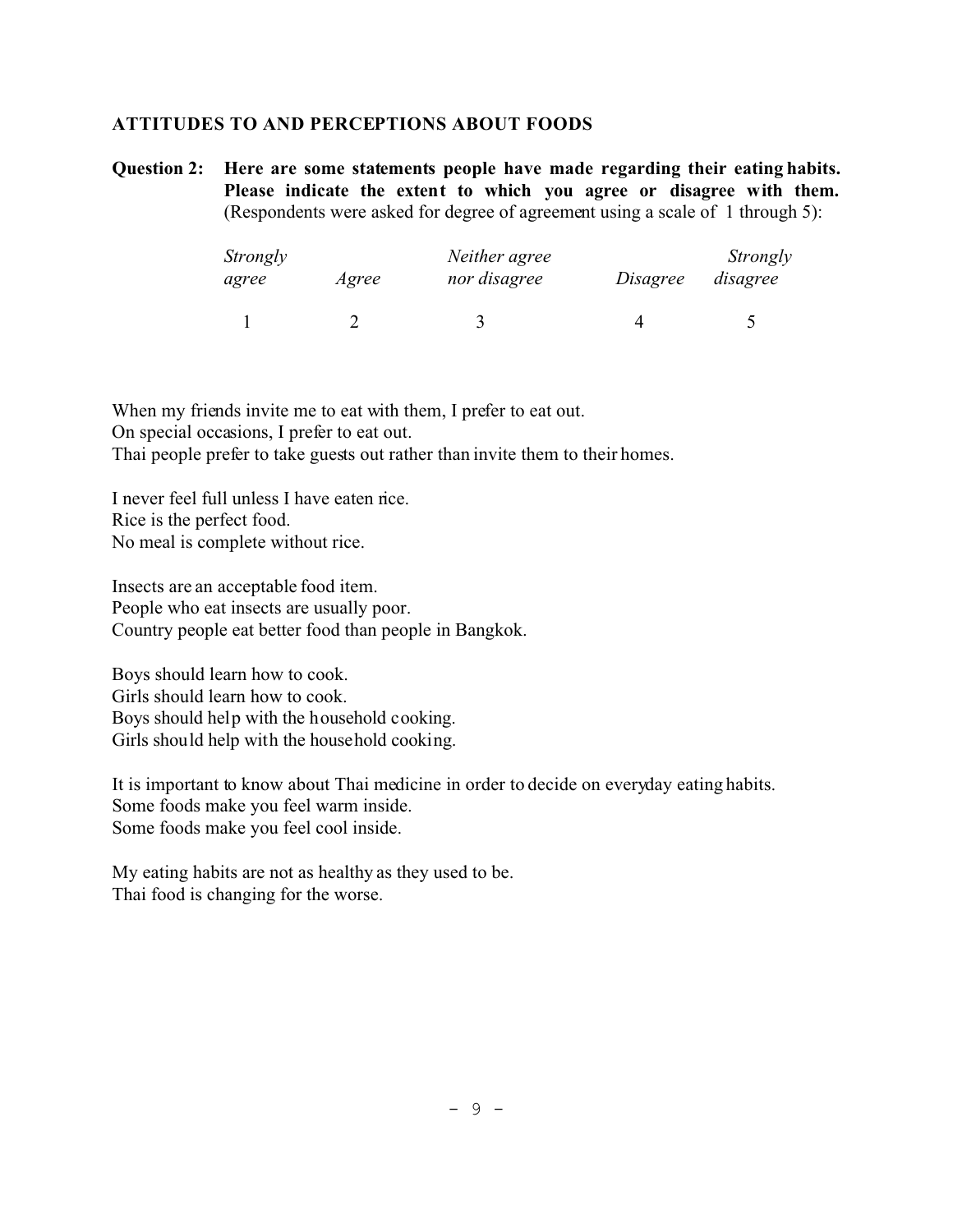# FREQUENCY OF CONSUMPTION OF THAI DISHES

### Question 3: How often in an average month would you eat these Thai foods? (Respondents were asked to indicate frequency)

|          | every day | $2-3$ times | at least        | rarely | never |
|----------|-----------|-------------|-----------------|--------|-------|
|          |           | a week      | once a<br>month |        |       |
|          |           |             |                 |        |       |
|          |           |             |                 |        |       |
|          |           |             |                 | 4      | 5     |
|          |           |             |                 |        |       |
|          |           |             |                 |        |       |
|          |           |             |                 |        |       |
|          |           |             |                 |        |       |
|          |           |             |                 |        |       |
|          |           |             |                 |        |       |
|          |           |             |                 |        |       |
| Snake    |           |             |                 |        |       |
|          |           |             |                 |        |       |
|          |           |             |                 | 4      |       |
|          |           |             |                 |        |       |
|          |           |             |                 |        |       |
|          |           |             |                 |        |       |
| Laab Raw |           |             |                 |        |       |
|          |           |             |                 |        |       |
|          |           |             |                 |        |       |
|          |           |             |                 |        |       |

Note: Thai spelling according to Frank Small and Associates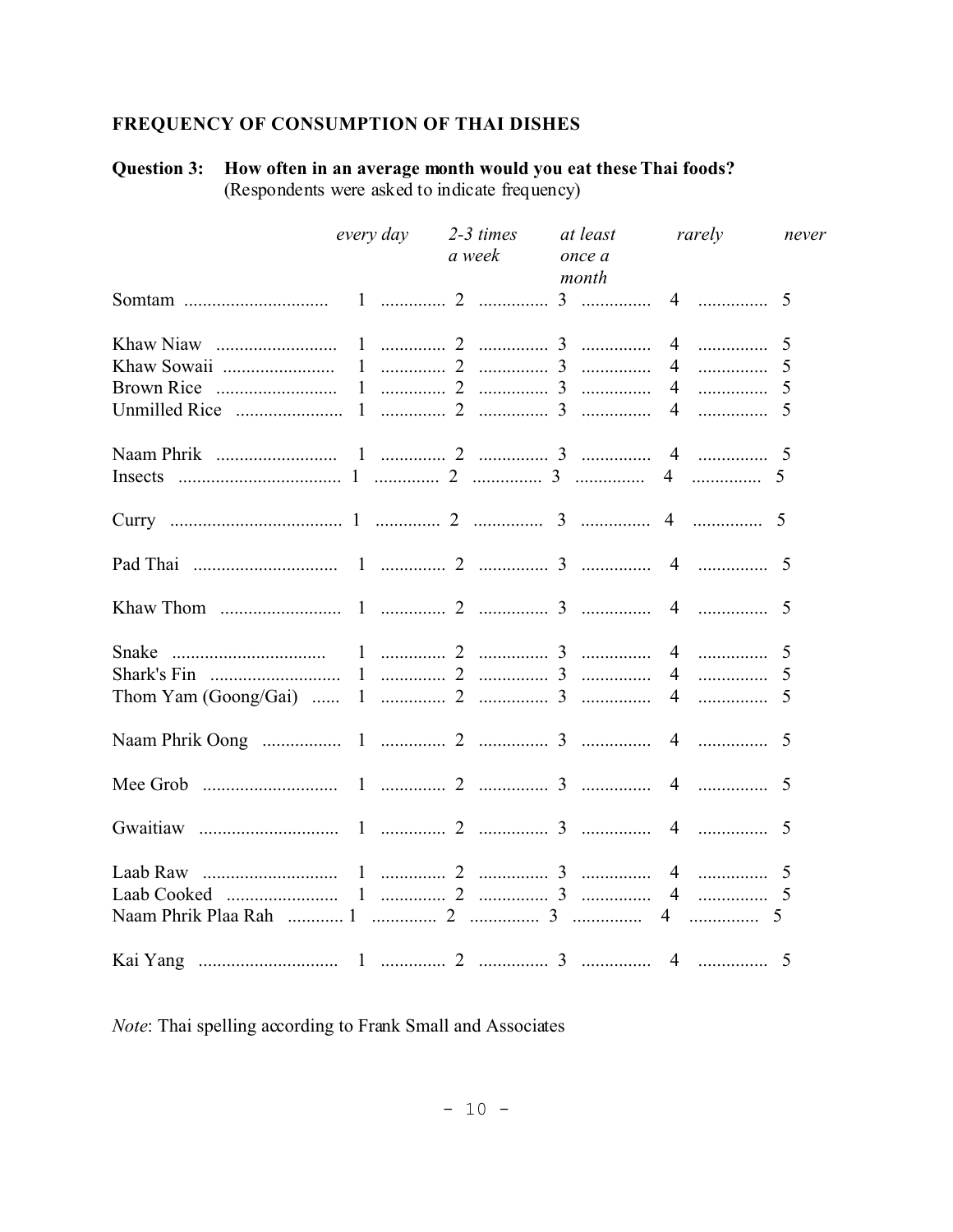#### **CONSUMPTION OF FOREIGN AND REGIONAL FOODS**

## **Question 4a: Which of these have you ever eaten?**

#### **b: How often do you eat each of them in an average month?**

| ever  | once   | 2 or 3          | at least | less         |
|-------|--------|-----------------|----------|--------------|
| eaten | a week | times           | once     | <i>often</i> |
|       |        | a month a month |          |              |

Burmese Japanese Chinese *Farang* [Western] Muslim Northern Thai Northeast Thai Southern Thai Central Thai

#### **CONSUMPTION OF** *FARANG* **[WESTERN] FOODS**

|                | Question 5: Have you ever had a <i>farang</i> come to your household to eat with you? |
|----------------|---------------------------------------------------------------------------------------|
|                | Question 6a: Do you ever eat <i>farang</i> food at home?                              |
|                |                                                                                       |
|                |                                                                                       |
| $\mathbf{b}$ : | How often in an average month would you eat <i>farang</i> food at home?               |
|                |                                                                                       |
|                |                                                                                       |
|                | 2-3 times a month3                                                                    |
|                |                                                                                       |
|                |                                                                                       |
|                | Question 7: Have you ever eaten at                                                    |
|                |                                                                                       |
|                |                                                                                       |
|                |                                                                                       |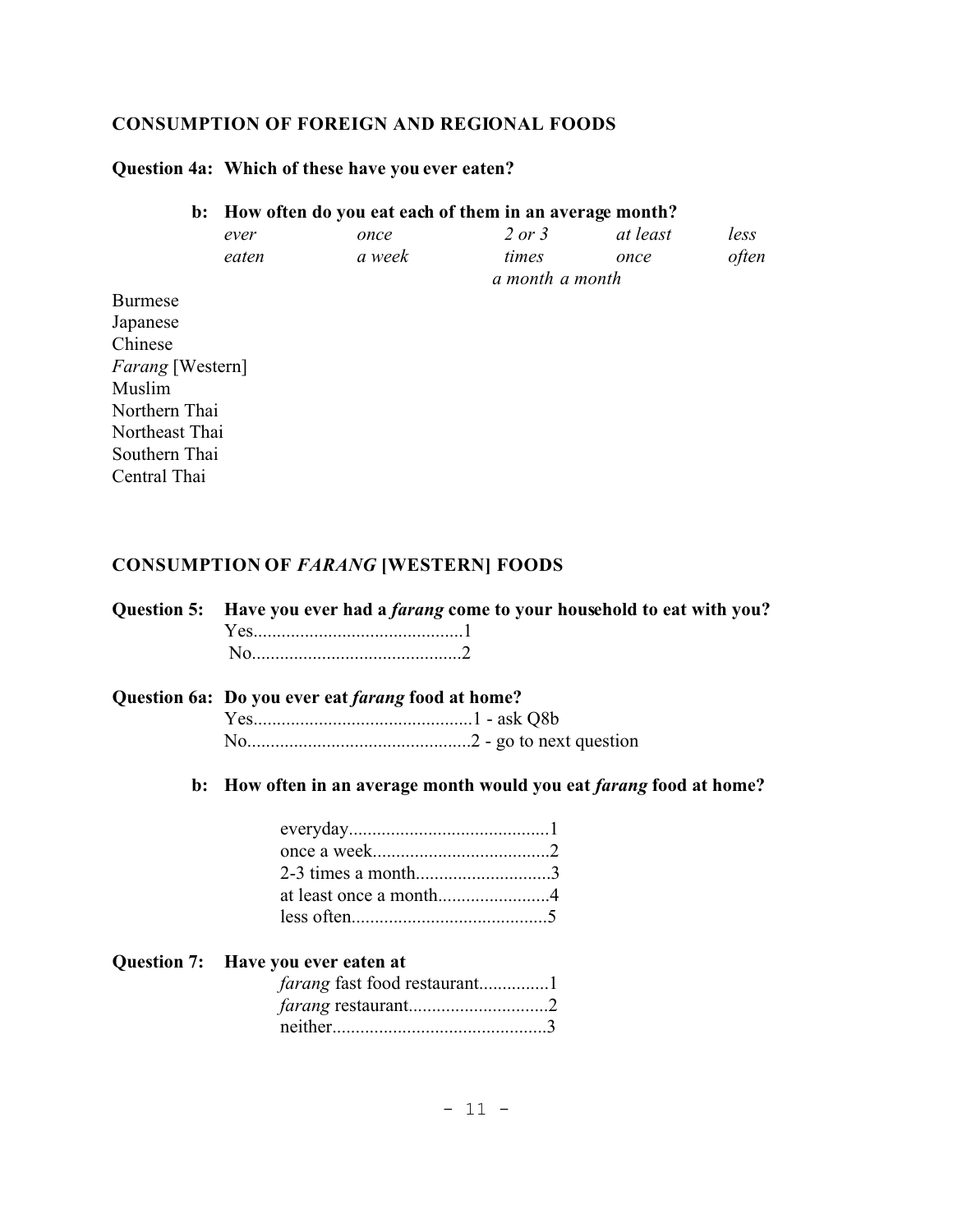# **INVENTORY OF HOUSEHOLD UTENSILS AND EQUIPMENT**

# **Question 8: Which of these items do you have in your household?**

| Thai style kitchen    |   | 1              |  |
|-----------------------|---|----------------|--|
| Farang style kitchen  |   | $\overline{2}$ |  |
| No kitchen facilities |   | $\overline{3}$ |  |
| Forks                 |   | $\overline{4}$ |  |
| Spoons                |   | 5              |  |
| Table knives          |   | 6              |  |
| Chopsticks            |   | $\overline{7}$ |  |
| Microwave oven        | 8 |                |  |
| Refrigerator          |   | 9              |  |
| Electric stove        |   | 10             |  |
| Gas stove             |   | 11             |  |
| Electric oven         |   | 12             |  |
| Gas oven              |   | 13             |  |
| Charcoal stove        |   | 14             |  |
| Wok                   |   | 15             |  |
| Electric rice cooker  |   | 16             |  |
| Mortar and pestle     |   | 17             |  |
| Food processor        |   | 18             |  |
| Blender               |   | 19             |  |
|                       |   |                |  |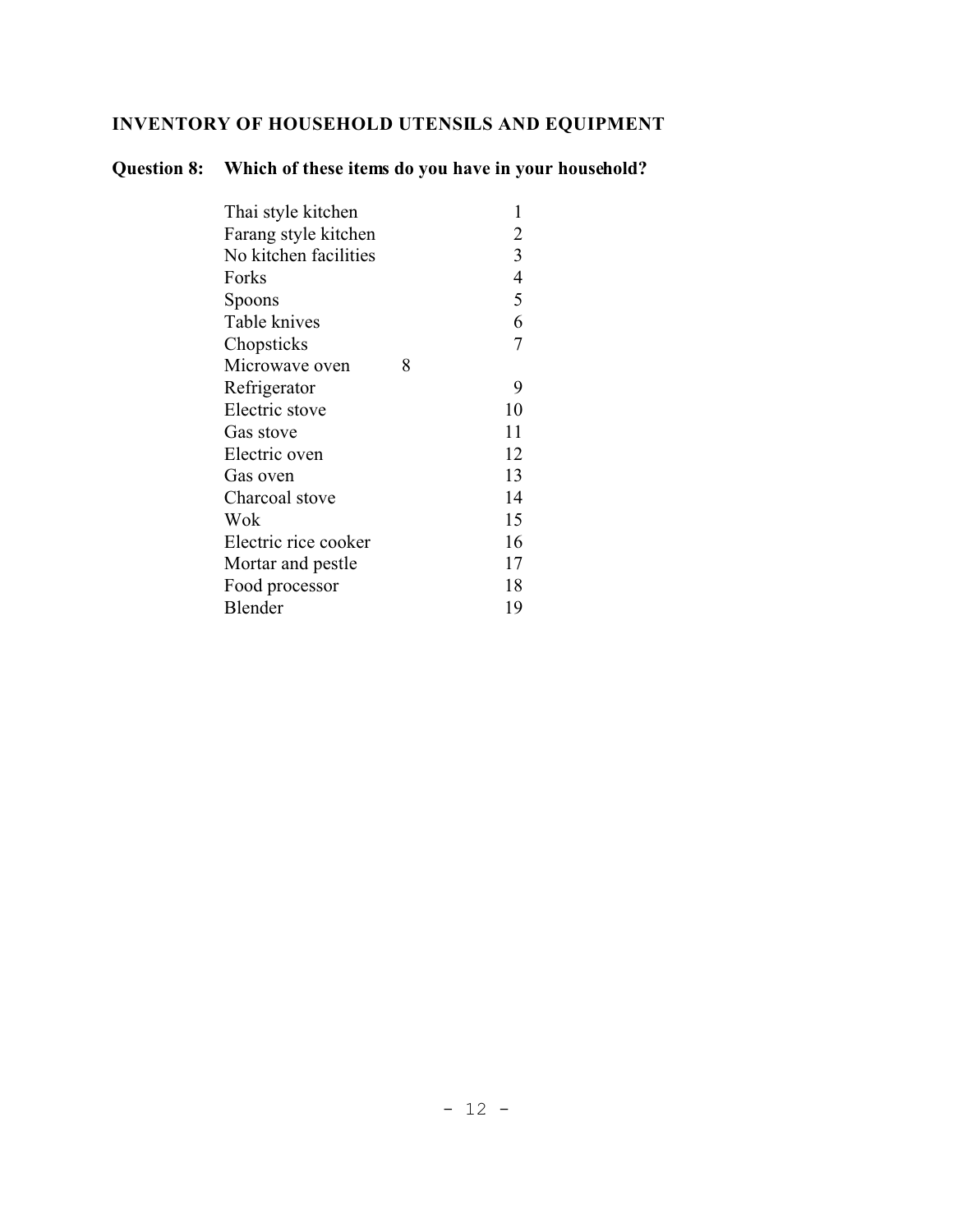# **CHAPTER 5: DATA SHEETS**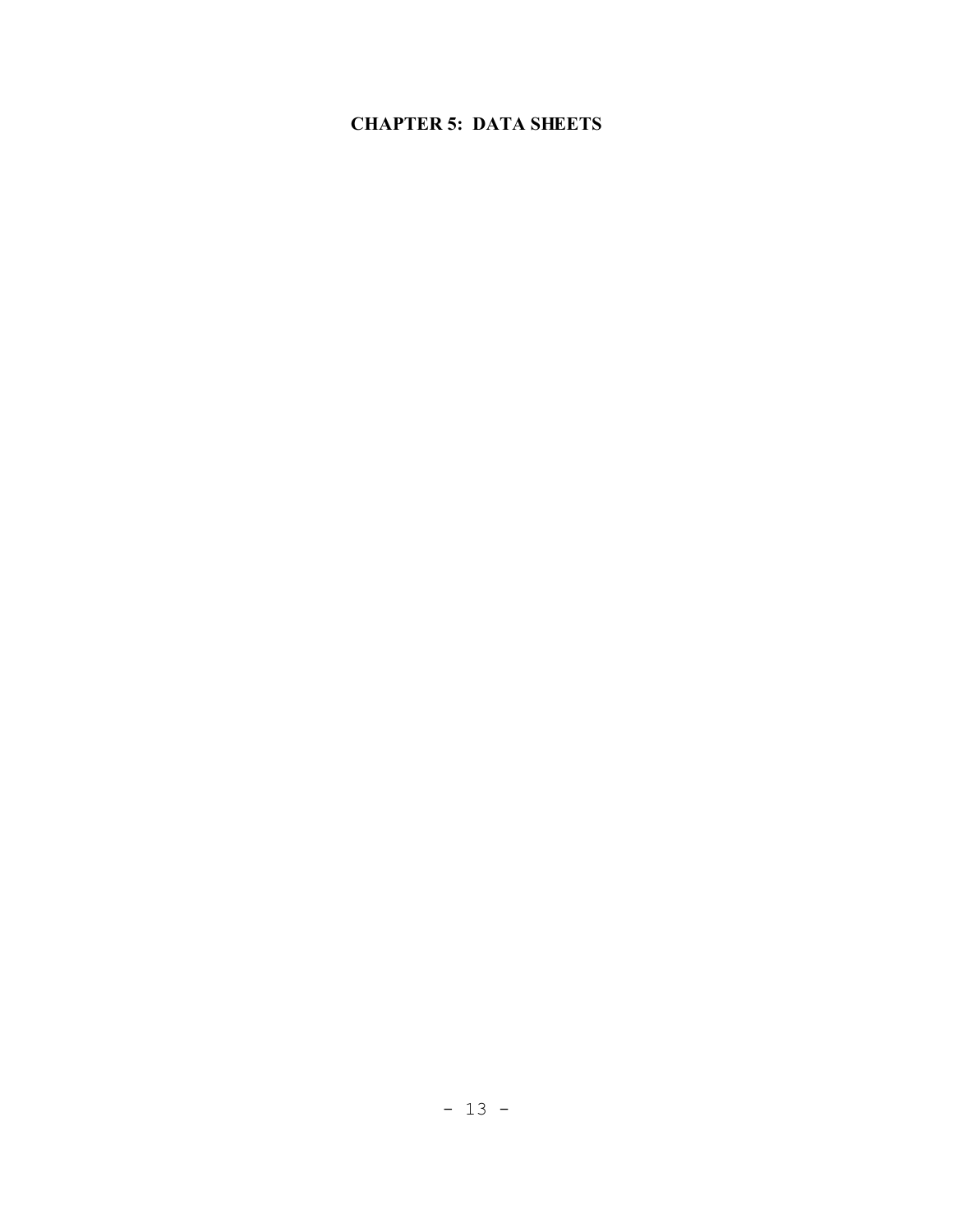## **BIBLIOGRAPHY**

National Statistical Office, Office of the Prime Minister

1980 1980 Population and Housing Census. Whole Kingdom. Bangkok, Thailand.

National Statistical Office, Office of the Prime Minister

1988 Quarterly Bulletin of Statistics. 36(3), September.

Walker, Marilyn

1996 "Thai Identity As Image and Practice: Food and Status in Elite Homes." In Walker and Yasmeen, pp. 4-19

Walker, Marilyn and Gisele Yasmeen, eds.

1996 "Contemporary Perspectives on Thai Foodways." Research Monograph No. 11. The Centre for Southeast Asian Research. Research Monograph Series. Institute of Asian Research, University of British Columbia, Vancouver, B.C.

Yasmeen. Gisele

1996 "'From Scratch': Thai Food Systems and Public Eating." In Walker and Yasmeen, eds., pp. 20-43.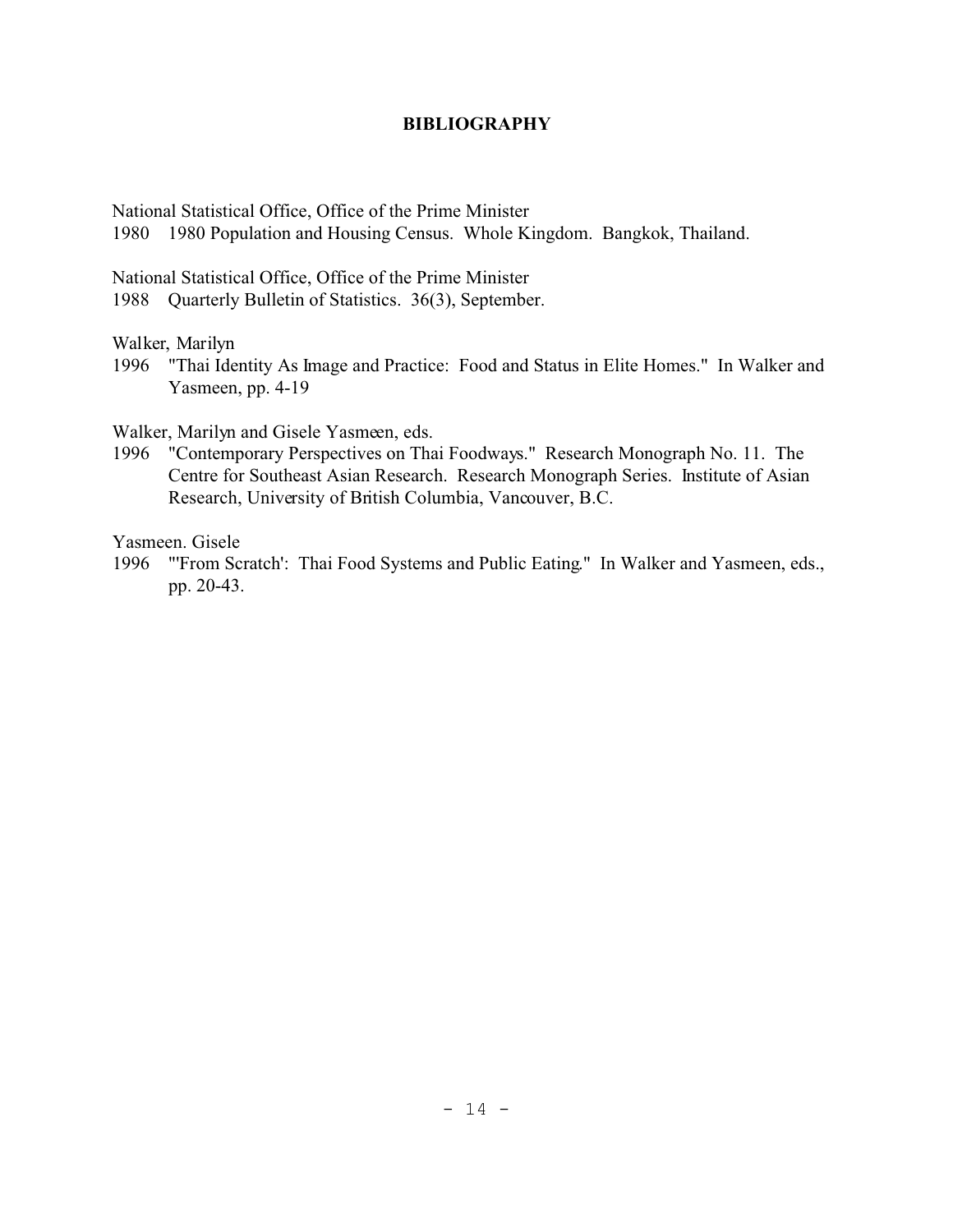## **APPENDIX: SURVEY METHODOLOGY**

The Food Consumption Survey was undertaken in conjunction with Frank Small and Associates Marketing and Research Consultants, through Peter Snell, Managing Director Thailand. All interviews were conducted face-to-face by trained interviewers using the structured questionnaire.

A random survey was conducted amongst the adult urban population of Thailand - 1300 persons aged 15 years to 64 years - by conventional survey techniques.

The structure of the sample was

| Bangkok      | 500   |
|--------------|-------|
| Central      | 200   |
| North        | 200   |
| Northeast    | 200   |
| South        | 200.  |
| <b>TOTAL</b> | 1300. |

The sampling points used were

| Greater Bangkok |               |
|-----------------|---------------|
| Central         | Suphanburi    |
|                 | Petchburi     |
|                 | Rayong        |
| North           | Lumpang       |
|                 | Tak           |
|                 | Sukhothai     |
| North East      | Leoi          |
|                 | Maha Sarakham |
|                 | Yasothon      |
| South           | Patanee       |
|                 | Pang-Nga      |
|                 | Chumporn      |

### **Sampling Procedures**

A master sampling frame was constructed from a prelisting of all households in each urban area. A mapping team walked each of the urban areas selected for sampling and a rough count of dwelling units (DU) was made. These were then divided into blocks of 300 for Bangkok, 150 for outside of Bangkok. These blocks are primary sampling units (PSU). The sample for this survey was dispersed throughout a range of PSU's in each urban area to improve the reliability of the results. Each selected PSU was mapped in detail with every DU recorded as to location and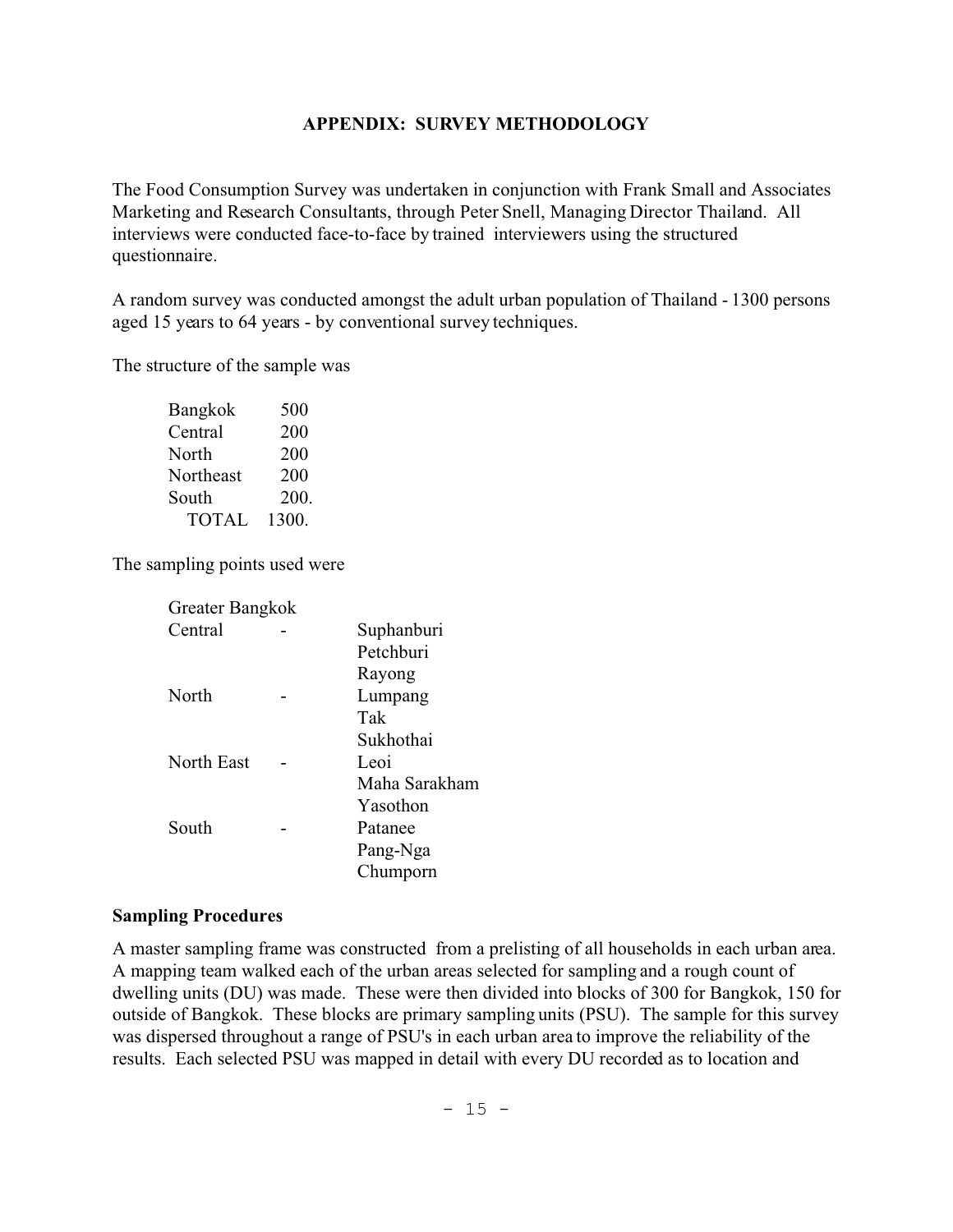address. Each DU in a PSU had a 1 in 30 chance of selection; that is, to get a 500 sample in Bangkok required 50 PSUs.

The survey sample was drawn from the PSU listing by interval sampling, for example, every fifth dwelling was noted. In each sample, a minimum cluster size of 5 DUs was used to ensure a wide spread of sampling points. A cluster size was generally 5 and sometimes 10 but never greater than 10. Thus, in any given PSU, only 5 to 10 households would be contacted depending how dispersed geographically the houses were in that PSU.

# **Household Contact Procedure**

An interviewer called at each DU to ascertain that it was an occupied household. Dwelling units included slums, temporary housing and shophouses as long as these were residences. Initial contact was attempted in the early evening when there is the greatest chance of success. To try to make contact at the household level, the interviewer made 3 calls at 3 different day-parts on at least 2 different days. If there was no response from the household at the first attempt, the interviewer called back at a different day-part; if there was no response on the second call-back, they tried again at a different day-part. If after these 3 call-backs there was still no response from the household, it was deemed non-contact and no further calls were made. In this case, the next household on the interval sampling within that PSU was selected until the cluster size within the PSU, that is, 10 out of 300, was completed.

# **Individual Respondent Contact Procedure**

If during the course of any of the three household calls, the interviewer made contact with the DU, the interviewer used the Kish Grid or statistical/random number table to select a respondent within the household. The Kish Grid ensures that each respondent within a household has an equal chance of selection. When using a Kish Grid, the interviewer lists all the people in the household aged 15-64 from the oldest to the youngest. The interviewer then takes the last digit of the house number and draws a line down the chart to a point where that coincides with the line marking a household member, thus indicating the number of the respondent to interview.

If the person dictated by the Kish Grid was not present, the interviewer made an appointment to call back when the identified person was likely to be at home. Three call-backs were made. If after the third attempt, the interviewer was unable to obtain an interview, the individual was deemed non-contact. No further calls were made.

# **Response Rate of Household Contacts:**

Using Bangkok as an example, 2606 households were listed. Of these, 2073 were active DUs. Non-contacts, refusals, non-eligibles (because they work in one of the businesses prohibited such as an advertising agency, or had been interviewed recently) left a final sample of 517.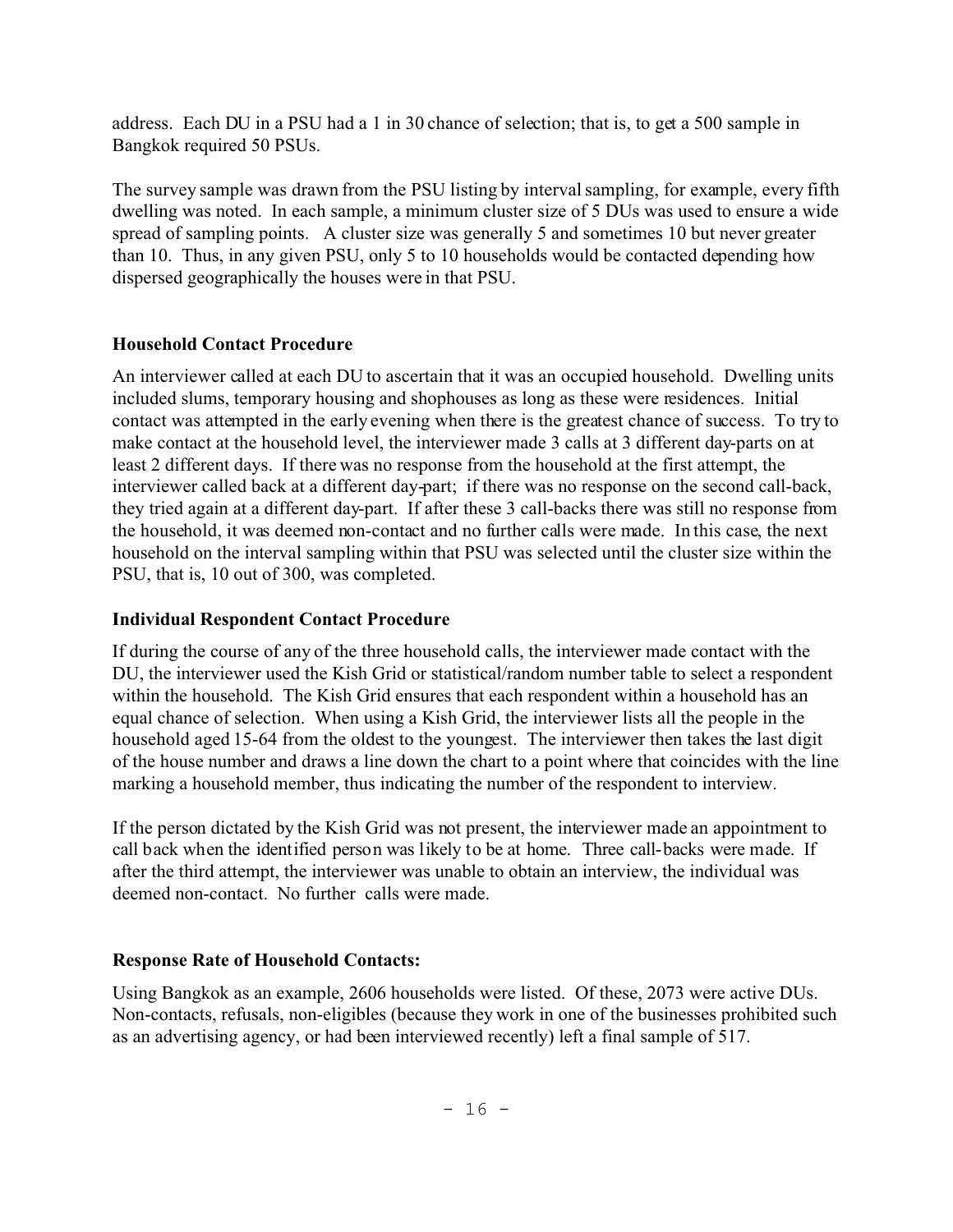## **Exclusions**

Maids were only included if they ate with the family, that is, if they were considered to be part of the family circle. *Farang*, Japanese and other non-Thai househlds were also omitted.

# **Weighting**

The sample is not distributed proportionate to population - to do so would leave some areas with inadequate representation to make the data useful. The sample is thus a multi-stage stratified sample that was weighted at the analysis stage to correctly represent the population. Weighting was done by region to correct for sampling error.

|      | population | weight | (Sample x Weight = Population) |
|------|------------|--------|--------------------------------|
| 38.4 | 61.9       | 1.61   |                                |
| 15.4 | 12.1       | .79    |                                |
| 15.4 | 8.4        | .55    |                                |
| 15.4 | 8.8        | .57    |                                |
| 15.4 | 8.8        | .57    |                                |
|      | sample     |        |                                |

Total 1300 100% 100%

The target population to which the sample was weighted is a 5-year projection (to bring the population to 1989 figures) of the 1984 Census Update.

The sample was random but to ensure an adequate sample in each area, a sample size of 200 in each area was pre-set. (As samples increase in size, the degree of sampling error decreases; however, commercially it is necessary to rely on the smallest sample size that can be considered reliable.) A sample of 200 is commercially acceptable as a minimum for this kind of study for outside of Bangkok. For Bangkok, a sample of 500 is considered reliable. Bangkok is important because marketing strategy depends on Bangkok. For example, the urban population of Thailand represents only 20% of the total population; however, economically it is the most active. Bangkok represents 61.9% of the population, but only 38.4% of the sample. So a weight, which is a function of real proportion divided by sample proportion, is applied to make each area as important in the sample as it is in the population. Thus, every answer received from Bangkok was upgraded in importance by 1.61 times; every answer received outside Bangkok was downgraded.

Because individual respondent contact rates also differ - for example, housewives are easy to contact; teenagers are less likely to be at home - weighting was also done for age and sex.